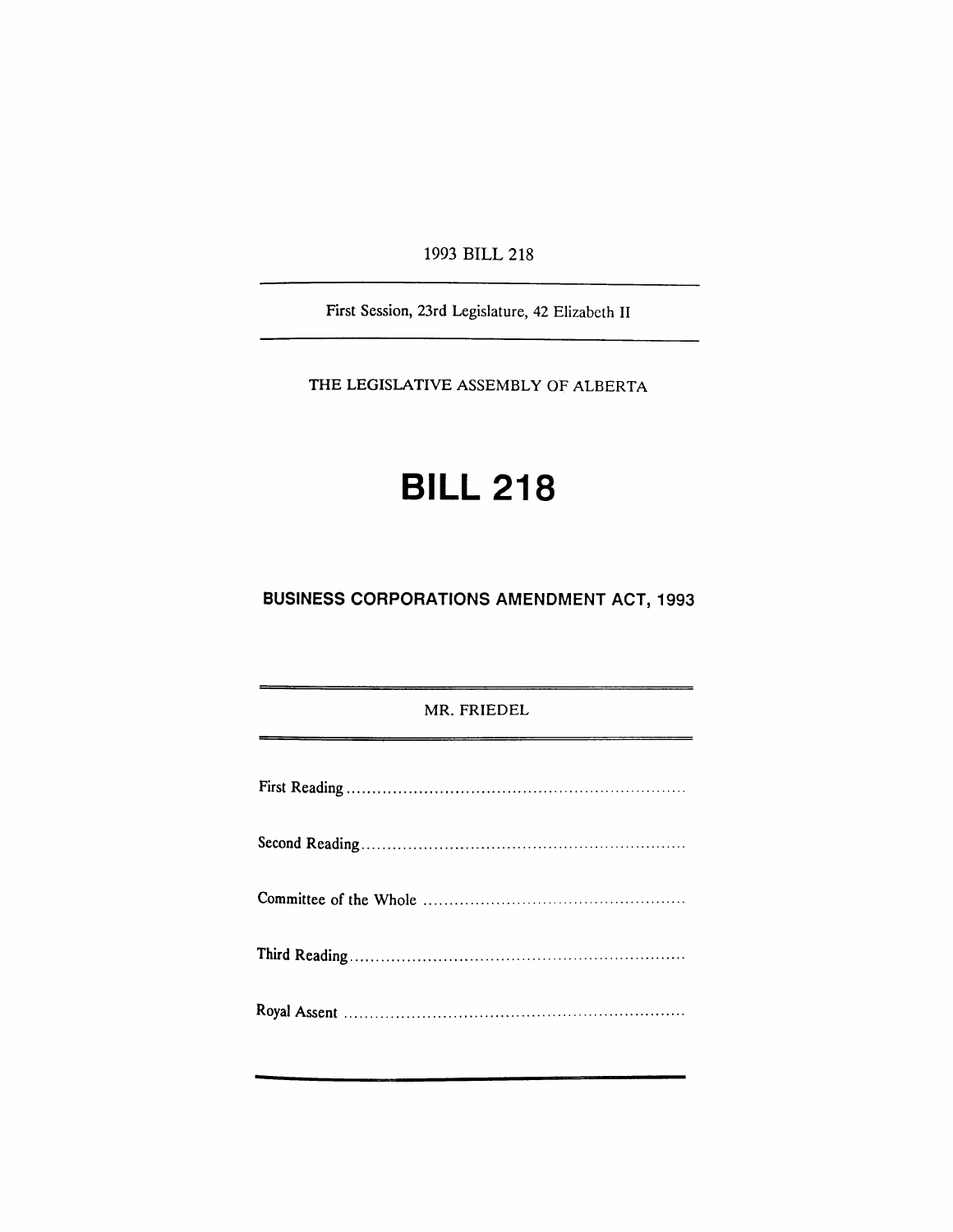*Bill 218 Mr. Friedel*

## **BILL 218**

#### 1993

#### **BUSINESS CORPORATIONS AMENDMENT ACT, 1993**

*(Assented to* , 1993)

HER MAJESTY, by and with the advice and consent of the Legislative Assembly of Alberta, enacts as follows:

- *1 The Business Corporations Act is amended* by *this Act.*
- *2 The following is added after section 96:*

96.1 At any time after the appointment of a receiver manager under this Part or under section 234, the Registrar or any official appointed by him for the purpose, may

(a) require the receiver to report to the Registrar on the receivership and to provide any accounts, records or papers respecting the receivership, or

(b) apply to the court for an order

(i) requiring the receiver to do anything which the Registrar believes to be in the best interests of the parties affected by the receivership or to refrain from doing anything which the Registrar believes to be against the interests of those involved in the receivership, or

(ii) to have the appointment of the receiver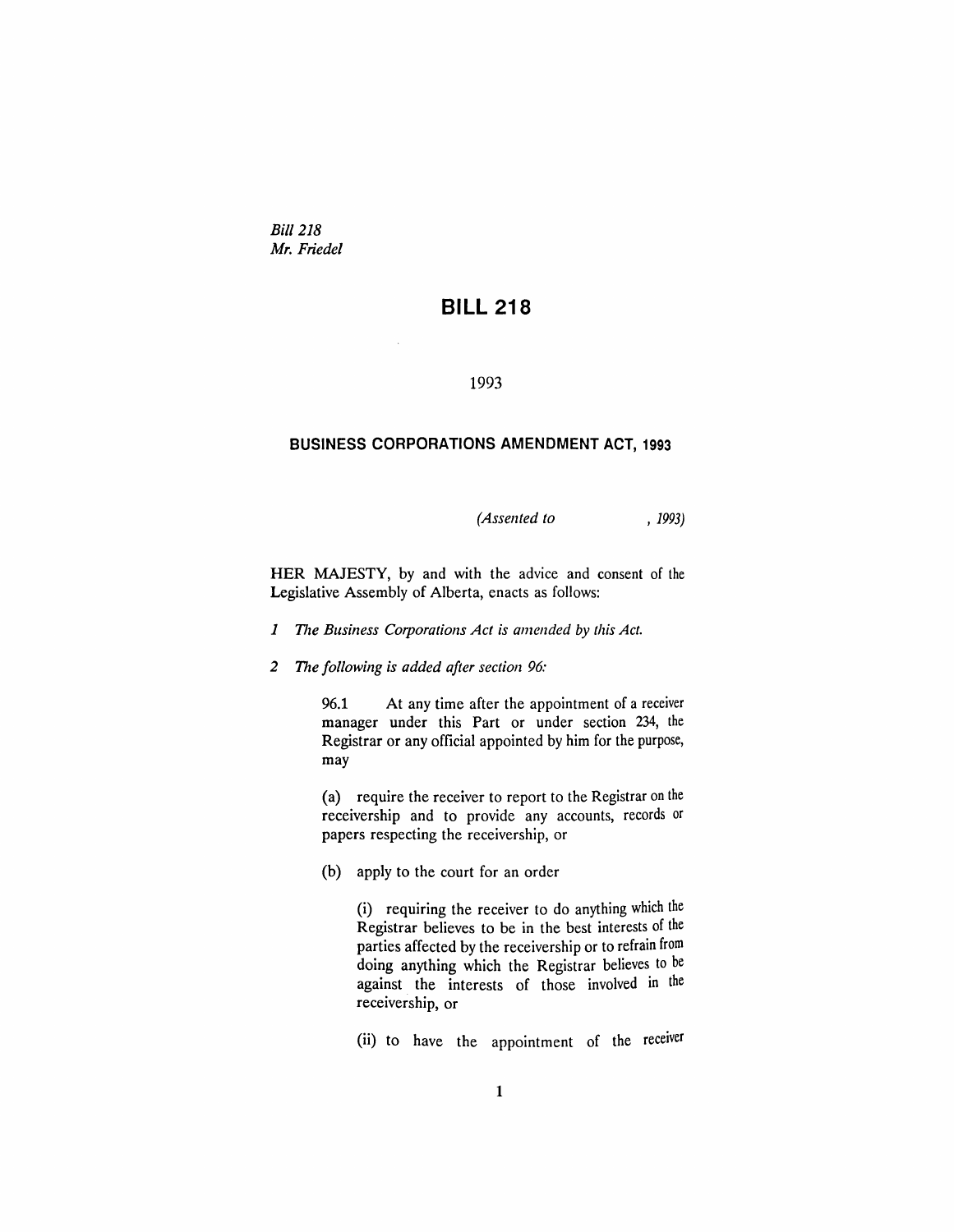### **Explanatory Notes**

1 This Bill will amend chapter B-15 of the Statutes of Alberta 1981.

2 This new section will give an official of the Registrar of Companies the power to demand an accounting from receivers and to apply to the court to have the receivership expedited in the interests of those affected.